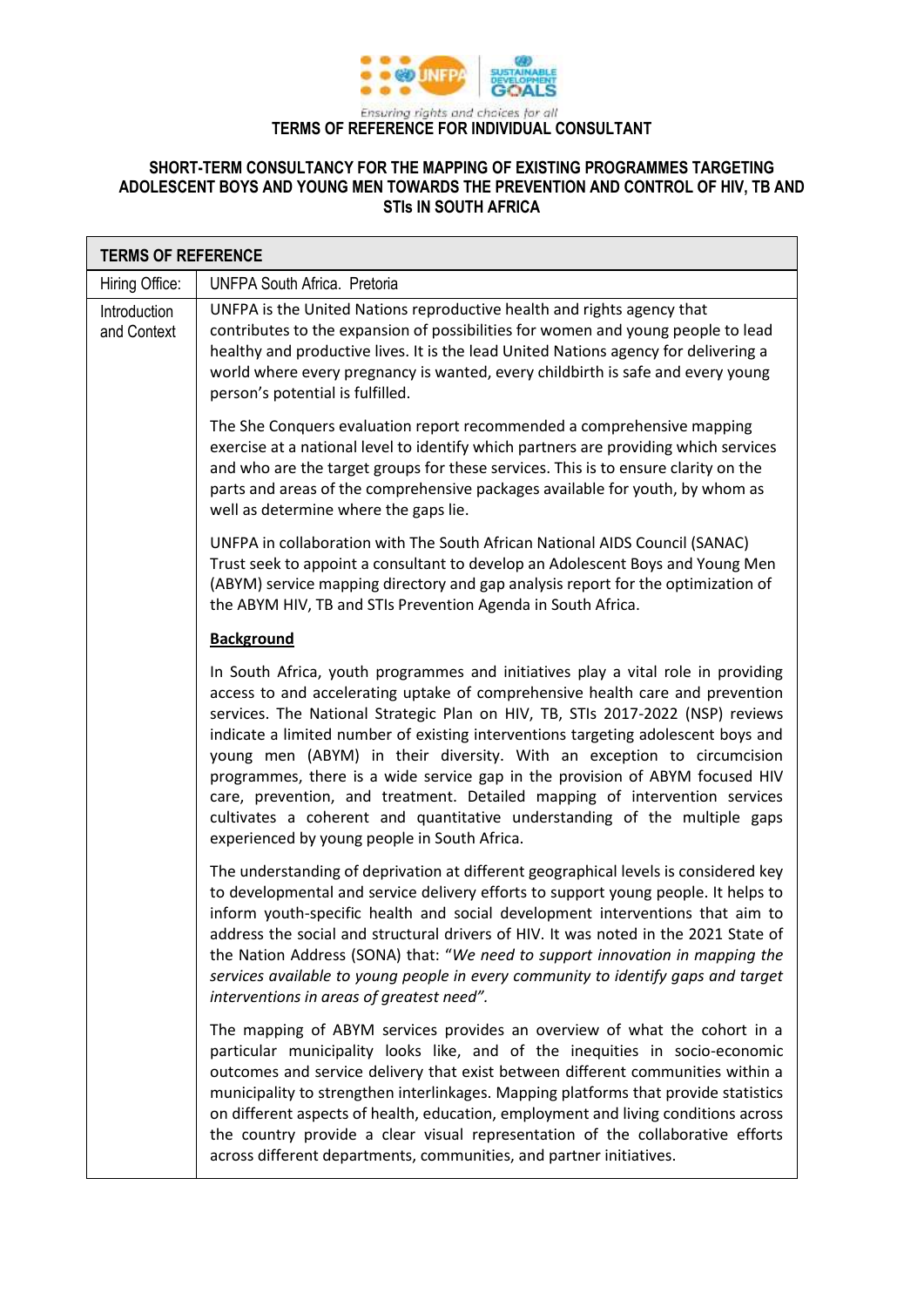

|                                                                           | but torist in the authority and the fact that the factories of battle additional<br>Useful databases exist that provide statistics on different aspects of health,<br>education, employment and living conditions of ABYM in South Africa, though not<br>entirely integrated. Existing developments in mapping services provide a positive<br>outlook on how mapping platforms can be used to extract valuable data about<br>ABYM service providers, their beneficiaries and the package of services delivered.<br>The availability of detailed maps may contribute to capacitating ABYM led<br>organisations and inform decision making on resources allocation and enhance<br>decision-making towards the prevention and control of HIV/TB and STIs for ABYM<br>in South Africa. |
|---------------------------------------------------------------------------|------------------------------------------------------------------------------------------------------------------------------------------------------------------------------------------------------------------------------------------------------------------------------------------------------------------------------------------------------------------------------------------------------------------------------------------------------------------------------------------------------------------------------------------------------------------------------------------------------------------------------------------------------------------------------------------------------------------------------------------------------------------------------------|
| Purpose of<br>consultancy:                                                | The purpose of the consultancy is to undertake the following pieces of work,<br>grounded in human rights, and using participatory approaches:<br>Map existing gender sensitive ABYM evidence-based programmes and<br>initiatives in South Africa that focus on the prevention of HIV and GBV<br>prevention and response.<br>Develop a gap analysis report on the existing ABYM initiatives especially at<br>$\bullet$<br>implementation level.<br>Map youth-led, youth-focussed and youth serving organisations targeted<br>at ABYM and AGYW specific to the HIV and GBV response.<br>Develop a mapping<br>report to support SANAC's HIV response and<br>$\bullet$<br>coordination role amongst all the duty-bearers.                                                              |
| Objectives:<br>(Description<br>of services,<br>activities, or<br>outputs) | The expected deliverables are;<br>a) Final service mapping directory for programmes targeted at ABYM in<br>South Africa (National, Provincial, District and Local level)<br>b) Final gap analysis report on existing ABYM programmes<br>Final report and database outlining all youth-led, youth-focussed and<br>c)<br>youth serving organisations in the HIV response.                                                                                                                                                                                                                                                                                                                                                                                                            |
| Duration and<br>working<br>schedule:                                      | The consultancy period is required to commence work on August to 30 November<br>2021<br>(5 Days) Review of guiding documents and inception meeting<br>(1 Day) Submission of inception report with detailed work plan<br>$\bullet$<br>(20 Days) Coordinate virtual consultation meetings with all relevant<br>$\bullet$<br>implementing partners and stakeholders<br>(15 Days) Compile and submit first draft reports for review by UNFPA, SANAC<br>$\bullet$<br>and ABYM Reference team<br>(5 Day) Present revised plans to UNFPA, SANAC and ABYM Reference team<br>$\bullet$<br>and solicit feedback<br>(5 Day) Submit final district plans and any supporting documentation by 30<br>November 2021                                                                               |
| Place where<br>services are<br>to be<br>delivered:                        | The Consultancy will be based in Pretoria. The consultant may be expected to<br>travel to implementation sites however, this will be subject to the constraints<br>imposed by the COVID 19 regulations and lockdown requirements.                                                                                                                                                                                                                                                                                                                                                                                                                                                                                                                                                  |
| Supervisory<br>arrangement<br>S.                                          | The consultant will be under the overall supervision of the UNFPA Adolescent and<br>Youth program officer and by the SANAC Executive Manager: NSP Implementation<br>and the ABYM Advisory Group.                                                                                                                                                                                                                                                                                                                                                                                                                                                                                                                                                                                   |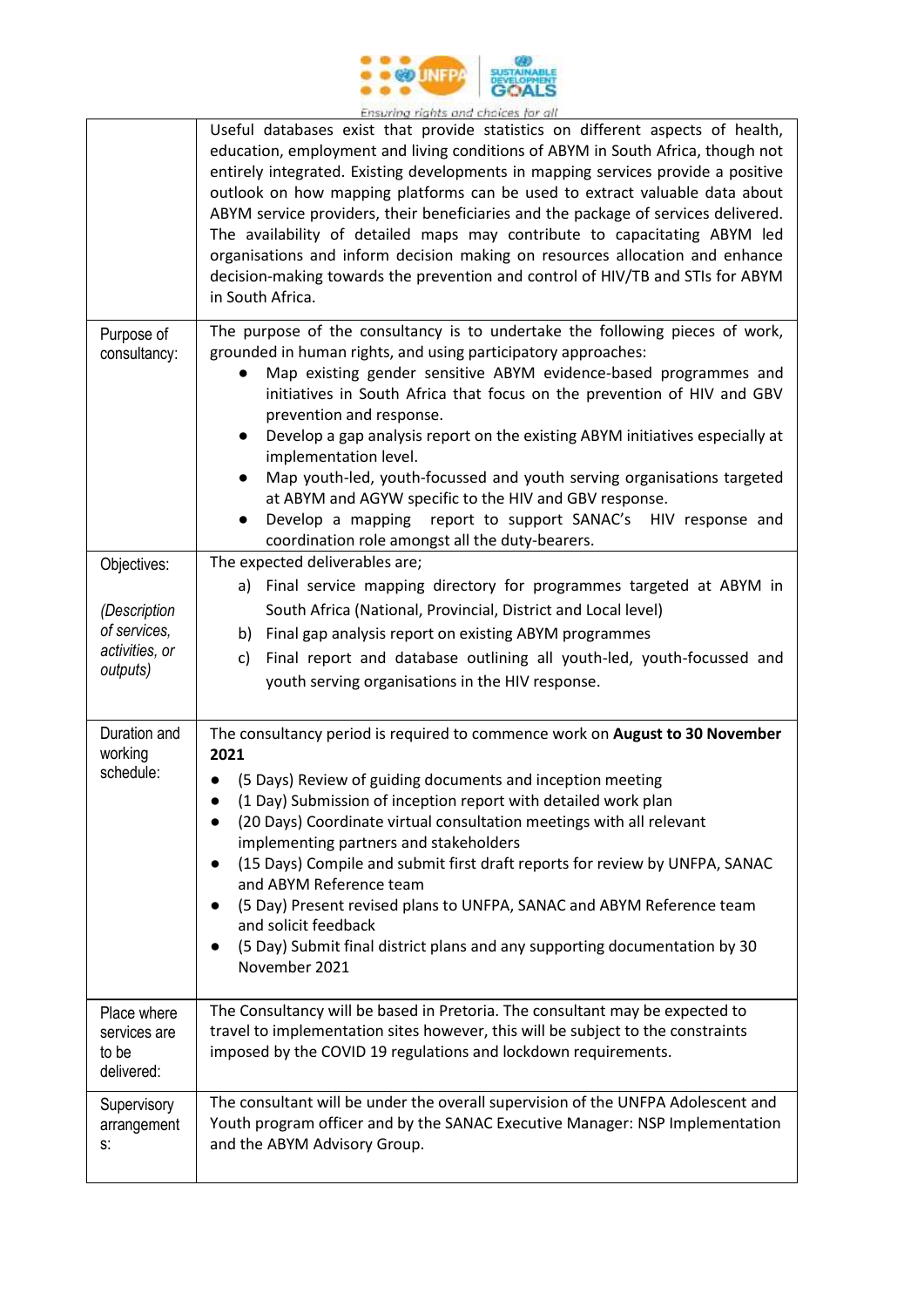

|                                                                                                            | chsunng ngnes ana chaices for an                                                                                                                                                                                                                                                                                                                                                                                                                                                                                                                                                                                                                                                                                                                                                                                                                                                                                                                                                                                                                                                                                                                                                                                                                                                                                                                                                                                                                                                                                                                                                                                                                                                                                                                                                                                                                                                                                                                                            |
|------------------------------------------------------------------------------------------------------------|-----------------------------------------------------------------------------------------------------------------------------------------------------------------------------------------------------------------------------------------------------------------------------------------------------------------------------------------------------------------------------------------------------------------------------------------------------------------------------------------------------------------------------------------------------------------------------------------------------------------------------------------------------------------------------------------------------------------------------------------------------------------------------------------------------------------------------------------------------------------------------------------------------------------------------------------------------------------------------------------------------------------------------------------------------------------------------------------------------------------------------------------------------------------------------------------------------------------------------------------------------------------------------------------------------------------------------------------------------------------------------------------------------------------------------------------------------------------------------------------------------------------------------------------------------------------------------------------------------------------------------------------------------------------------------------------------------------------------------------------------------------------------------------------------------------------------------------------------------------------------------------------------------------------------------------------------------------------------------|
| Expected<br>travel:                                                                                        | The consultant is expected to mainly work remotely (off-site/virtually). The<br>consultant may be expected to travel to implementation sites however, this will<br>be subject to the constraints imposed by the COVID 19 regulations and lockdown<br>requirements.                                                                                                                                                                                                                                                                                                                                                                                                                                                                                                                                                                                                                                                                                                                                                                                                                                                                                                                                                                                                                                                                                                                                                                                                                                                                                                                                                                                                                                                                                                                                                                                                                                                                                                          |
| Required<br>expertise,<br>qualifications<br>and<br>competencie<br>s, including<br>language<br>requirements | The consultancy requires should meet the following criteria:<br>Registered service provider with at least 3 years of experience, in developing<br>$\bullet$<br>strategic frameworks with BBBEE registration.<br>Education: Post-graduate University Degree or equivalent in public<br>$\bullet$<br>health/sexual and reproductive health, medicine/social sciences, programme<br>management, or other related field.<br>Knowledge of HIV, TB and STIs in South Africa.<br>$\bullet$<br>Aptitude for policy, strategic planning,<br>system<br>development,<br>and<br>$\bullet$<br>organizational skills, including results orientation.<br>Minimum of 5 years proven track record in designing visually engaging<br>$\bullet$<br>infographics on HIV, TB and STIs<br>Be familiar with government health policies, systems and structures,<br>$\bullet$<br>knowledge and/or understanding the SANAC and its stakeholders<br>Have excellent interpersonal and communication skills<br>$\bullet$<br>Work under pressure and have good work ethics<br>$\bullet$<br>Excellent English language writing and editing.<br>$\bullet$<br>Demonstrate strong written communication, analytical ability, and ability to<br>$\bullet$<br>rapidly integrate information from various sources.<br>Knowledgeable of current SANAC activities including HIV, TB and STIs.<br>Ability to deliver the requirements on time and be responsive to all<br>communications<br>Outstanding writing skills and proven track-record of writing quality<br>$\bullet$<br>publications in the development sector;<br>Sound knowledge of results based management and reporting.<br>Ability to present concepts visually and communicate appropriately at various<br>$\bullet$<br>levels - strategic, programme management and implementation level.<br>Familiarity with South African Government, UN development programmes will<br>be an asset<br>Knowledge of key issues in the Youth Development sector |
| Evaluation<br>criteria and<br>payment<br>terms                                                             | Evaluation:<br>30%: Technical approach and level of understanding of the objectives and<br>scope of the assignment<br>30%: Profile of the consultant and relevance to the project; and professional<br>experience<br>40%: Proven expertise and experience in working on development of district<br>implementation and action plans<br>Payment:<br>The level of effort expected is from August 2021 to 30 November 2021<br>1st instalment - 30% (after delivering the Inception Meeting Report),<br>2nd instalment - 50% (after delivering the 1st Draft of the 3 x Deliverables),<br>Final instalment - 20% (after submission of Final Deliverables)                                                                                                                                                                                                                                                                                                                                                                                                                                                                                                                                                                                                                                                                                                                                                                                                                                                                                                                                                                                                                                                                                                                                                                                                                                                                                                                        |
| Submission<br>of proposals                                                                                 | Submit proposal and CV to zaf.admin@unfpa.org<br>Closing for submissions by 13 August 2021                                                                                                                                                                                                                                                                                                                                                                                                                                                                                                                                                                                                                                                                                                                                                                                                                                                                                                                                                                                                                                                                                                                                                                                                                                                                                                                                                                                                                                                                                                                                                                                                                                                                                                                                                                                                                                                                                  |